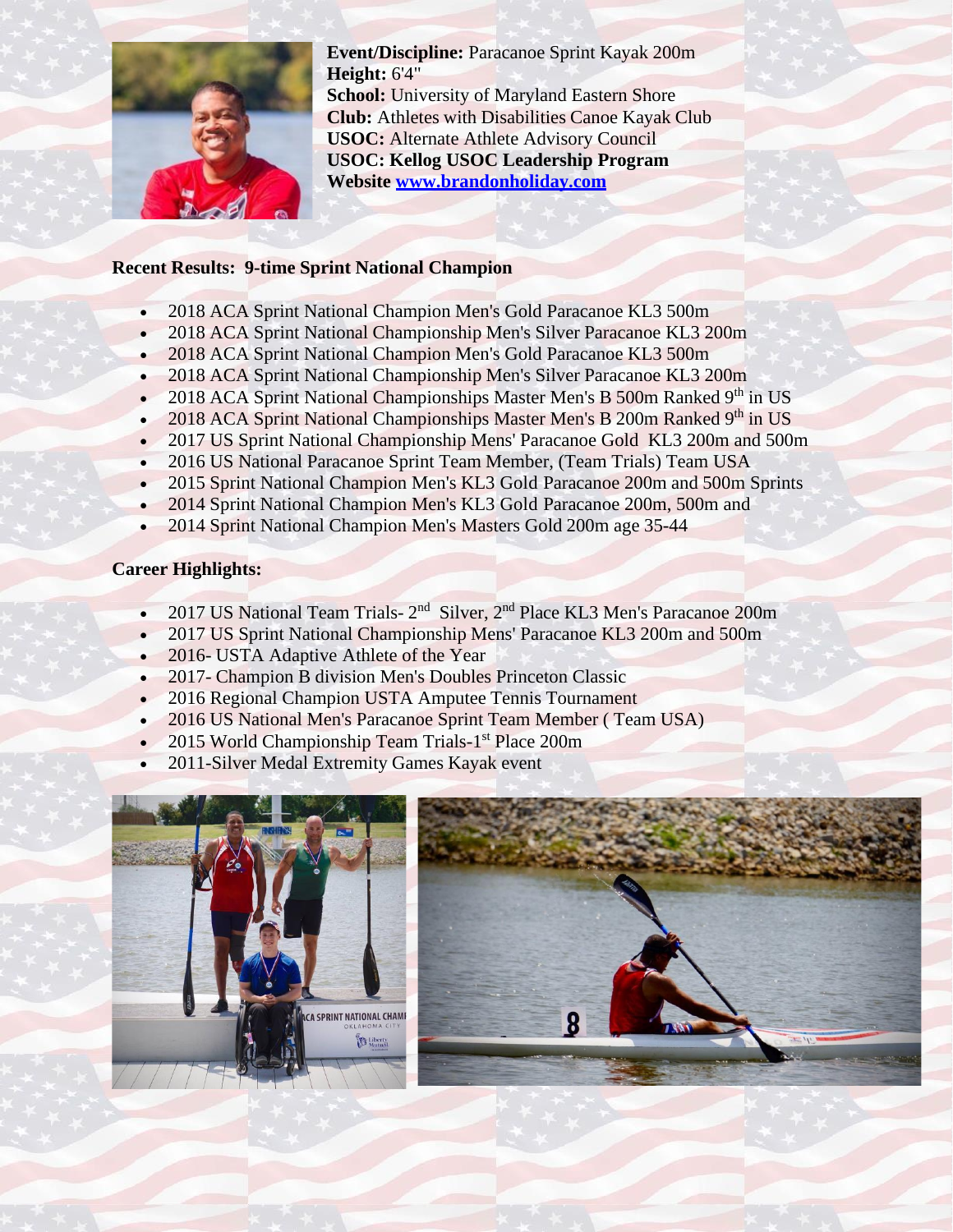## **Personal:**

- **Nickname**: "Lawdog"
- **Job**: Police officer-Court appointed Investigator and Exec Dir. Athletes with Disabilities Network Northeast
- **Hobbies**: Tennis, Shooting, Amputee Peer Mentor
- **How'd you get started? O&P** Extremity Games- 2011 Recreational Kayaking
- **Trivia-** Decorated Police Officer Salisbury City MD Police Department, competed in Ranger Challenges, Fort AP Hill, 1990-1992

## **About**

 When **Brandon Holiday** was a boy, doctors told him and his family that he would never be able to play sports or even walk comfortably due to undiagnosed health. He has been proving them wrong ever since.

Holiday, once in college, pursued his dream but had further health issues, heart attacks, and other medical complications, which ended his pursuit of becoming an officer in the US ARMY. He was dropped from the ROTC program once doctors discovered his diagnosis of Systemic Lupus. He was about to enter his senior year and now was unable to receive his commission as a second lieutenant. Holiday would continue to persist in his life- get knocked down and back up again- determined to serve and represent his country in whatever ways possible including as a National Team Paralympic athlete.

Who would have ever thought a man would face so many challenges like the loss of his leg, multiple heart attacks, and other health issues and turn all the adversity into a purpose-driven life? His struggles were not easy and he never thought he would make the United States National Para-Canoe Sprint Kayak Team and represent the United States at Paralympic Qualifiers or hold 9 US National Spring Canoe Kayak titles as a para-athlete in Sprint Kayaking.

While serving as an officer with Salisbury City Police Department, he received several commendations however he was injured in the line of duty. His injury led to complications and eventually the amputation of his left leg below the knee in 2006. His world was shattered. He knew his career would be forever changed, if not over entirely. He found himself lying in a hospital bed wondering " What am I supposed to do now? How is an officer with no leg supposed to continue to help the community and nation he loves?"

Challenged Athletes Foundation grants made it possible for him to attend the 2007 O&P Extremity Games to compete in rock climbing and martial arts. Without CAF's help, Brandon would have never been exposed to what was possible. After several years of recovery and facing challenges, while seeking new meaning and purpose in life, Officer Holiday got his first service dog, Dyson. Dyson helped to change his outlook and then his life forever. Brandon's service dog Dyson allowed him to see there was still hope for him to continue doing the work he was always honored to do. Help and serve others!

Since Dyson and Brandon were partnered*,* he has won nine United States national titles in 200 meter and 500-meter sprint kayaking, 14 medals in total in both martial arts and sprint kayaking (Paracanoe). He has made and been honored to represent the United States as a Member of the US National Team and Paracanoe Para-pan team.

Competing at the event and meeting other amputee athletes with similar injuries made him realize certain things; at that moment he realized the importance of mentors and that he no longer had to "go it alone." In addition, He has started a nonprofit called Athlete with disAbilities Network Northeast in 2012 gaining independent non-profit status in 2017. This organization helps disabled veterans,